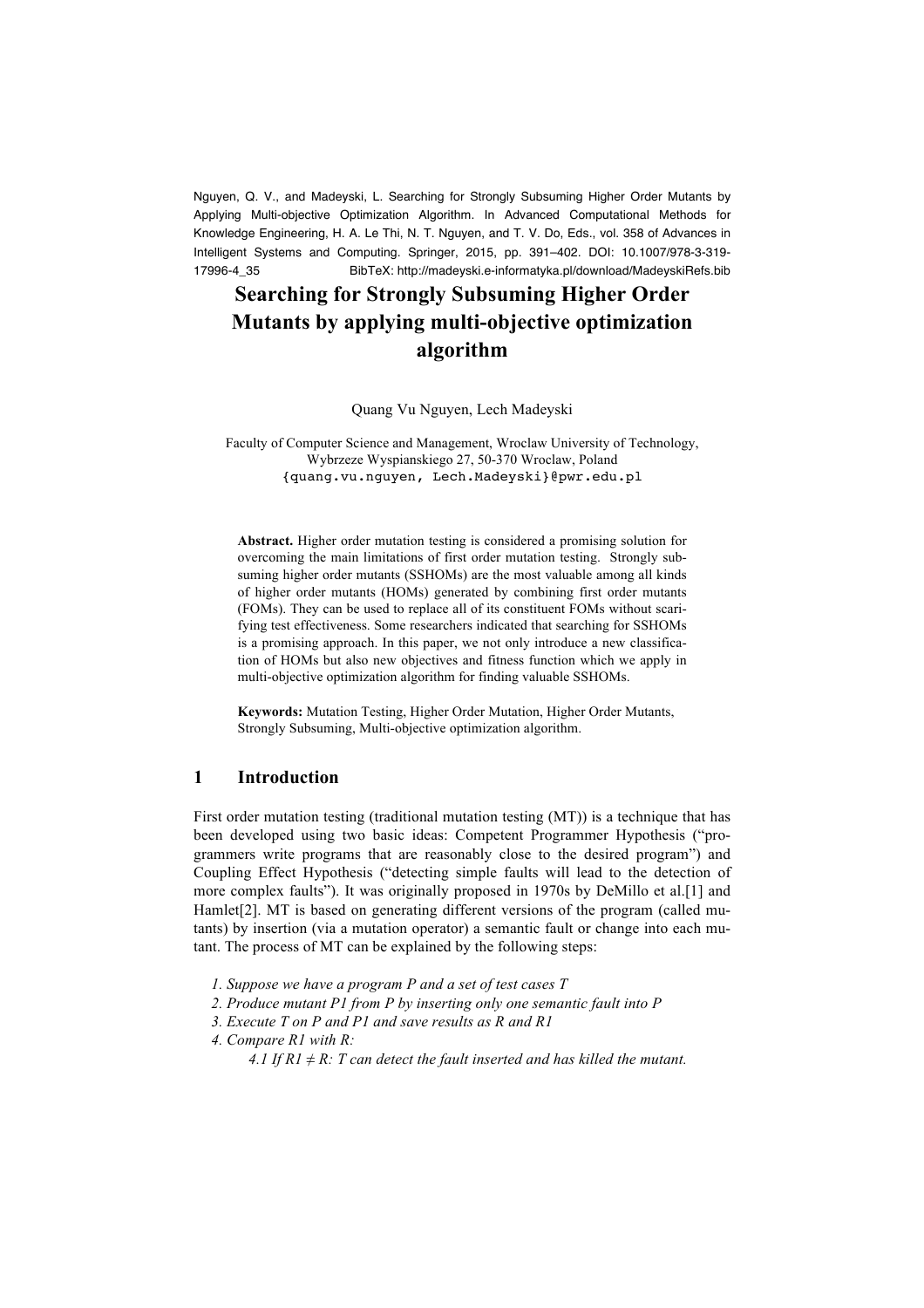*4.2 If R1=R: There could be 2 reasons:*

*+ T can't detect the fault, so we have to improve T.*

*+ The mutant has the same semantic meaning as the original program. It's an equivalent mutant.*

The ratio of killed mutants to all generated mutants is called mutation score indicator (MSI) [8][9][10][11]. MSI is a quantitative measure of the quality of test cases. It is different from mutation score (MS)that was defined [1][2] as the ratio of killed mutants to difference of all generated mutants and equivalent mutants.

Although MT is a high automation and effective technique for evaluating the quality of the test data, there are three main problems[4][11][18]: a large number of mutants (this also leads to a very high execution cost); realism and equivalent mutant problem[11][19]. A number of approaches were proposed for overcoming that problems[18] including second order mutation testing [11][12][13][14][15] in particular and higher order mutation testing[3][4][5][6] in general. These approaches use more complex changes to generate mutants by inserting two or more faults into original program.

In 2009, Jia and Harman[3] introduced six types of HOMs on a basis of two definitions:

**Definition 1**: The higher order mutant (HOM) is called "Subsuming HOM" if it is harder to kill than their constituent first order mutants (FOMs). If set of test cases (TCs) which kill HOM are only inside the intersection of the sets of TCs which kill FOMs, it is a "Strongly Subsuming HOM", otherwise it is a "Weakly Subsuming HOM".

**Definition 2**: The HOM is called "Coupled HOM" if set of TCs that kill FOMs also contains cases that kill HOM. Otherwise, it is called "De-coupled HOM".

Six types of HOMs are (1)Strongly Subsuming and Coupled; (2)Weakly Subsuming and Coupled; (3)Weakly Subsuming and Decoupled; (4)Non-Subsuming and Decoupled; (5)Non-Subsuming and Coupled; (6)Equivalent. **Strongly Subsuming and Coupled HOM** is harder to kill than any constituent FOM and it is only killed by subset of the intersection of set of test cases that kill each constituent FOM. As a result, **Strongly Subsuming and Coupled HOM** can be used to replace all of its constituent FOMs without loss of test effectiveness. Finding **Strongly Subsuming and Coupled HOMs** can help us to overcome the above-mentioned three limitations of first order mutation testing.

Jia and Harman[3] introduced also some approaches to find the Subsuming HOMs by using the following algorithms: Greedy, Genetic and Hill-Climbing. In their experiments, approximately 15% of all found Subsuming HOMs were Strongly Subsuming HOMs. In addition, Langdon et al.[7] suggested applying multi-objective optimization algorithm to find higher order mutants that represent more realistic complex faults. As a result, our research focuses on searching valuable SSHOMs by applying multi-objective optimization algorithm.

In the next section, we present our approach to classify HOMs. Section 3 describes the proposed objectives and fitness function used for searching and identifying HOMs. Section 4 presents our experiment on searching for SSHOMs by applying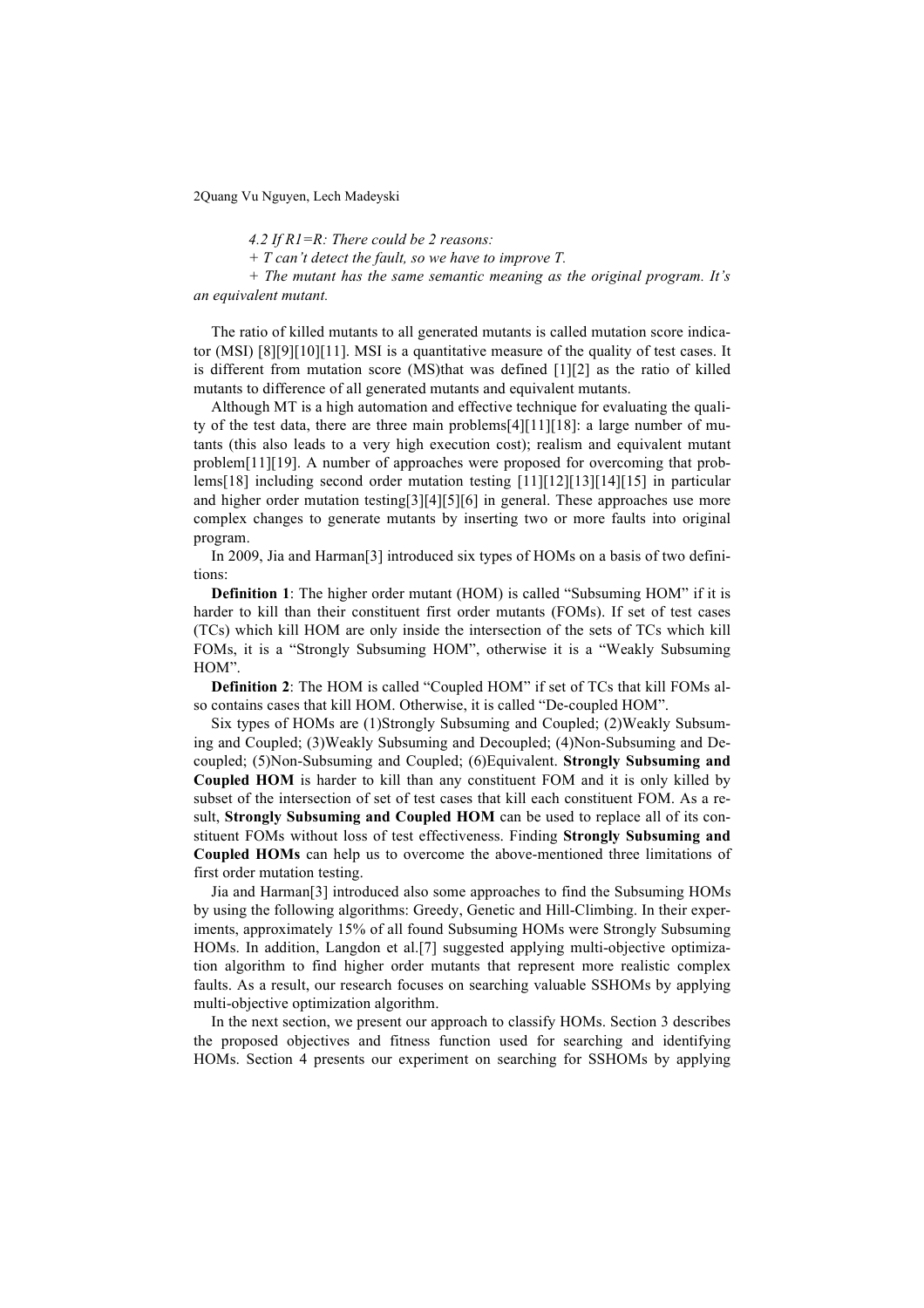multi-objective optimization algorithm. And the last section is conclusions and future work.

# **2 HOMs classification**

Our HOMs classification approach based on the combination of a set of test cases (TCs) which kill HOM and sets of TCs which kill FOMs. Let H be a HOM, constructed from FOMs F1 and F2. We also explain some notation below (See Fig. 1).

T: The given set of test cases

 $T_{FI}$ ⊂T: Set of test cases that kill FOM1

 $T_{F2}$  $\subset$ T: Set of test cases that kill FOM2

 $T_H$ ⊂T: Set of test cases that kill HOM generated from FOM1 and FOM2



**Fig. 1.** The combination of sets of TCs

The categories of HOMs were named on a basis of two definitions above (see Section 1) and three new definitions below, and are illustrated in Figure 2 and Table 1.

**Definition 3**: The HOM that is killed by set of TCs that can kill FOM1 or FOM2 (this set of  $TCs \subset C$ ) is called "HOM With Old Test Cases".

**Definition 4**: The HOM that is killed by set of TCs that cannot kill any their constituent FOM (this set of  $TCs \subseteq B$ ) is called "HOM With New Test Cases".

**Definition 5**: The HOM that is killed by set of TCs which has some  $TCs \subset B$  and some others  $TCs \subset A$  or  $\subset C$  is called "HOM With Mixed Test Cases".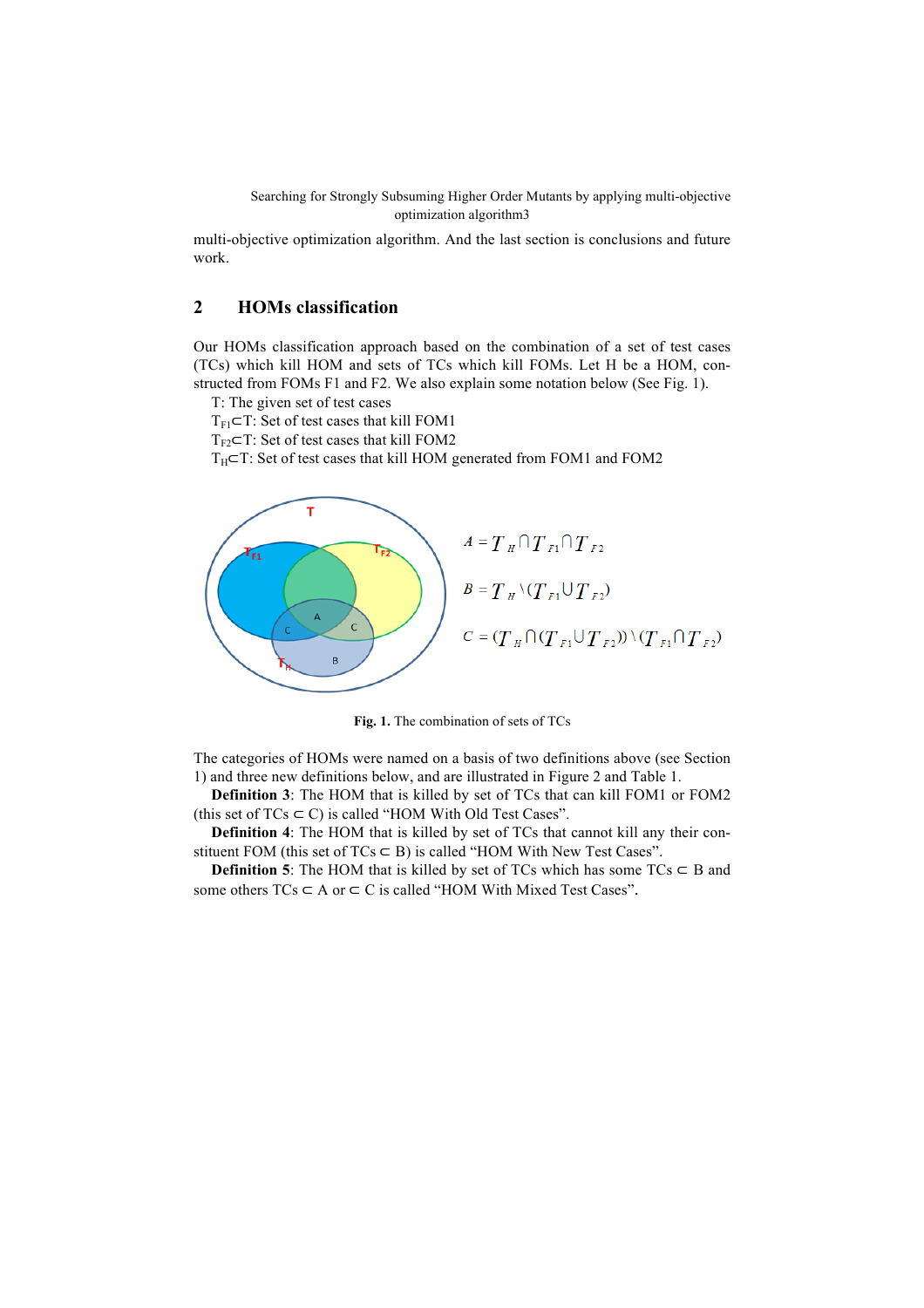

**Fig. 2.**11 categories of HOM based on the combination of sets of test cases.

| Case           | <b>HOM</b> is                                    |
|----------------|--------------------------------------------------|
| H1             | Equivalent Mutant $(T_H$ is null)                |
| H <sub>2</sub> | Non-Subsuming, De-coupled and With New TCs.      |
| H <sub>3</sub> | Non-Subsuming, De-coupled and With Mixed TCs.    |
| H <sub>4</sub> | Weakly Subsuming, De-coupled and With New TCs.   |
| H <sub>5</sub> | Weakly Subsuming, De-coupled and With Mixed TCs. |
| H <sub>6</sub> | Weakly Subsuming, De-coupled and With Old TCs.   |
| H7             | <b>Strongly Subsuming and Coupled</b>            |
| H <sup>8</sup> | Weakly Subsuming, Coupled and With Mixed TCs.    |
| H <sub>9</sub> | Weakly Subsuming, Coupled and With Old TCs.      |
| H10            | Non-Subsuming, Coupled and With Old TCs.         |
| H11            | Non-Subsuming, Coupled and With Mixed TCs.       |

| Table 1. Elevencategories of HOMs |
|-----------------------------------|
|-----------------------------------|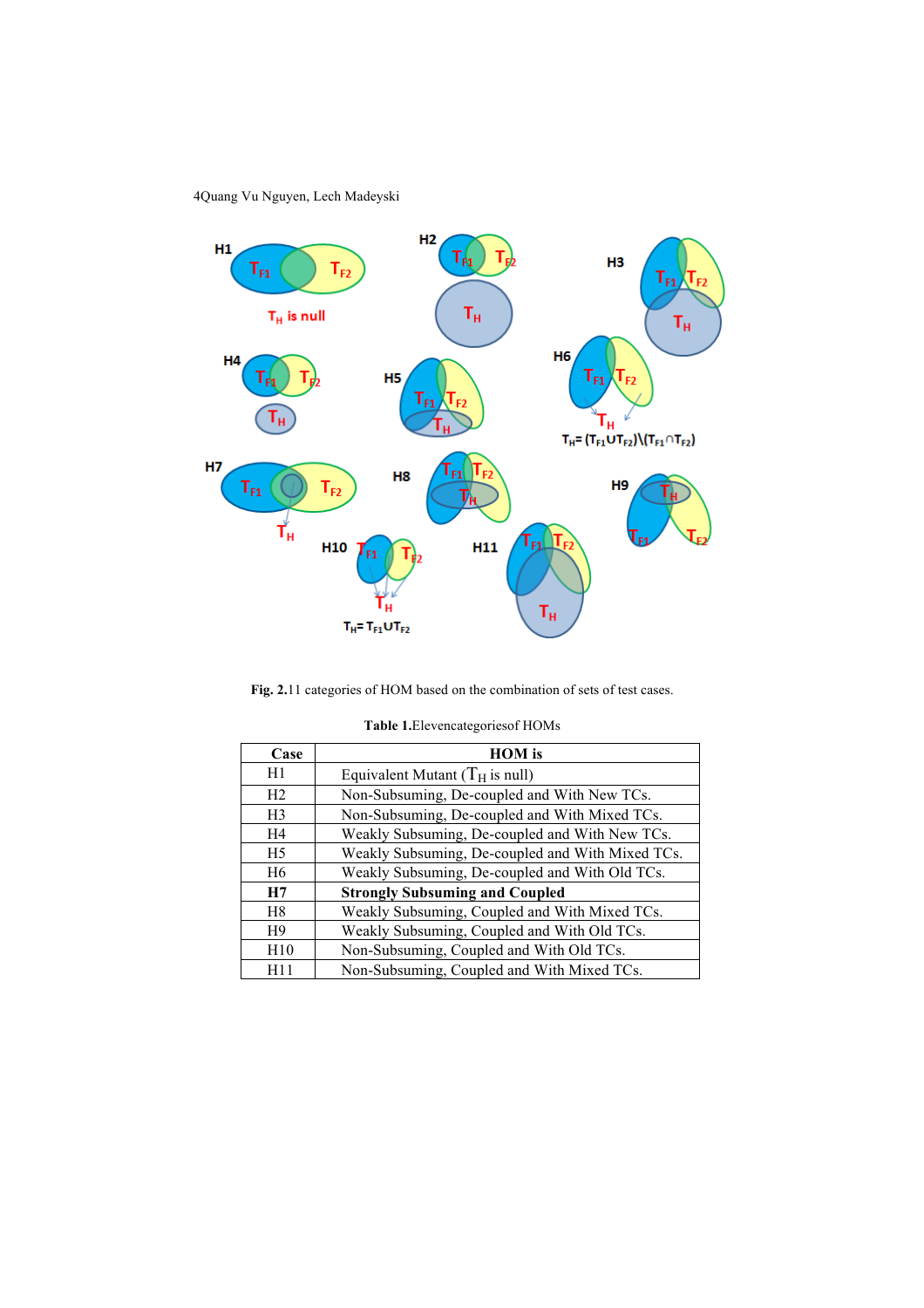# **3 Identify HOMs based on objective and fitness functions**

We propose objectives and fitness function in order to identify HOMs, especially the most valuable SSHOMs. Each SSHOM represents an optimal solution that we want to find.

The set of TCs that kill HOM (TH) can be divided into 3 subsets:

- The first subset that can kill HOM and all its constituent FOMs (subset A in Fig. 1)

- The second subset that kill HOM and can kill FOM1 or FOM2 (subset C in Fig. 1)

- The third subset that only kill HOM (subset B in Fig. 1)

When the subsets B, C are empty and subset A is not empty, HOM is Strongly Subsuming HOM. In this case, the number of TCs that kill SSHOM is as small as possible. If all 3 subsets are empty, HOM is equivalent HOM. If A and C are empty, B is not empty, we call HOM is "HOM With New Test Cases". By contrast, if B is empty but A and C are not empty, we call HOM is "HOM With Old Test Cases". And if B is not empty, at least one of A or C is not empty, we call HOM is "HOM With Mixed Test Cases".

Hence, we proposed three objectives and one fitness function (see Equation 4) to apply to multi objectives optimization algorithm for searching for Strongly Subsuming HOMs.

**Objective 1**: Minimum number of TCs that kill HOM and also kill all its constituent FOMs (Minimum value of OB1 in Equation 1).

**Objective 2**: Minimum number of TCs which kill HOM but cannot kill any their constituent FOM (Minimum value of OB2 in Equation 2).

**Objective 3**: Minimum number of TCs which kill HOM and can kill FOM1 or FOM2 (Minimum value of OB3 in Equation 3).

$$
OBI = \frac{T_H \cap T_{F1} \cap T_{F2}}{T_H} \tag{1}
$$

$$
OB2 = \frac{T_H \setminus (T_{F1} \cup T_{F2})}{T_H} \tag{2}
$$

$$
OB3 = \frac{(T_H \cap (T_{F1} \cup T_{F2})) \setminus (T_{F1} \cap T_{F2})}{T_H}
$$
(3)

$$
fitness(H) = \frac{\#T_H}{\#(T_{F1} \cup T_{F2})}
$$
\n<sup>(4)</sup>

The values of OB1, OB2, OB3 and fitness functions lie between 0 and 1. Generated HOMs are identified on a basis of that values as shown in Table 2.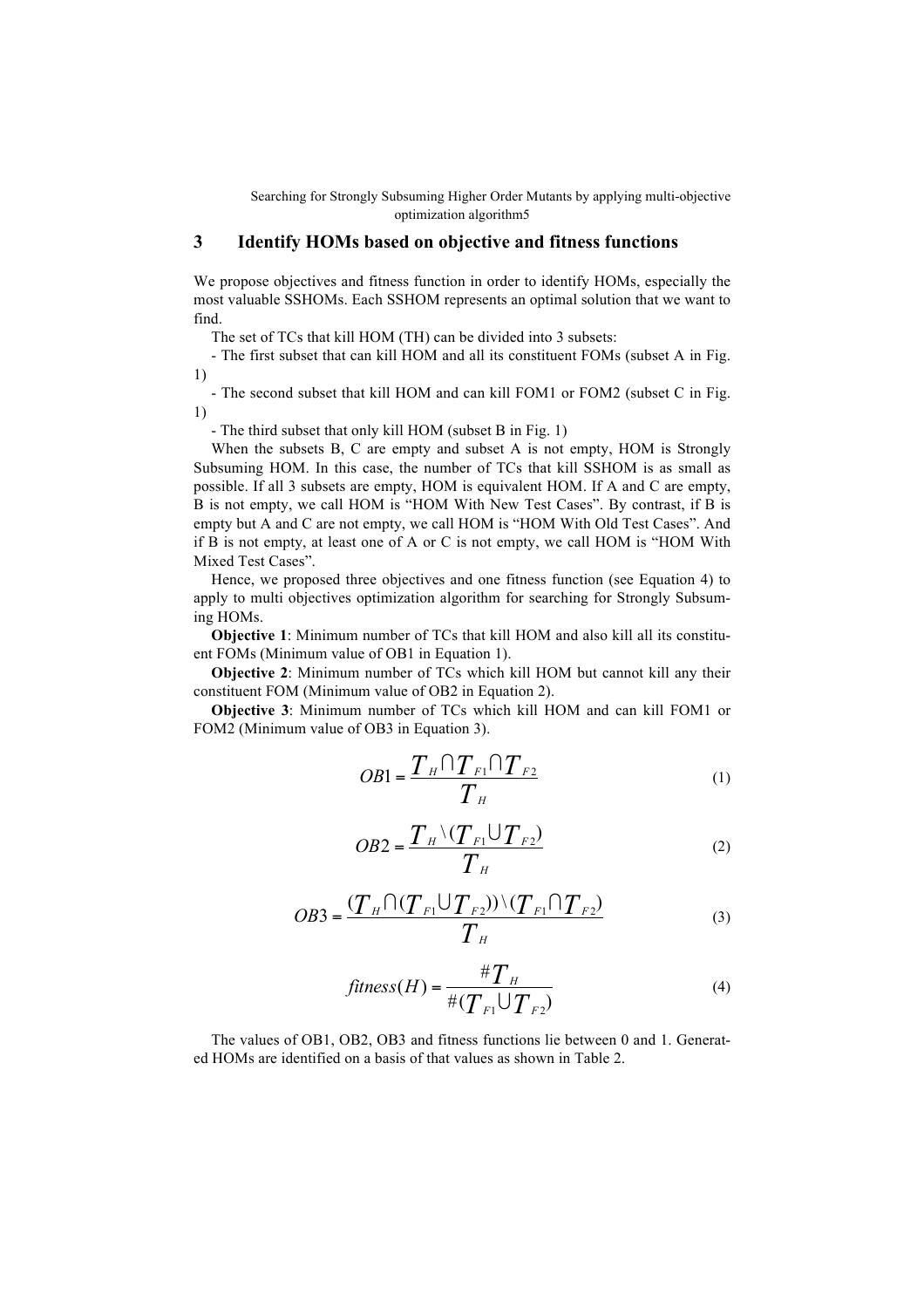| Case           | <b>Value of</b>  | Value of                | Value of       | <b>Value of fitness</b> | <b>HOM</b> is                                              |
|----------------|------------------|-------------------------|----------------|-------------------------|------------------------------------------------------------|
|                | OB1<br>(V1)      | OB <sub>2</sub><br>(V2) | OB3<br>(V3)    | function $(F)$          |                                                            |
| H1             | $\theta$         | $\theta$                | $\mathbf{0}$   | $\theta$                | Equivalent Mutant $(T_H$ is<br>null)                       |
| H2             | $\theta$         | 1                       | $\mathbf{0}$   | $>=1$                   | Non-Subsuming, De-coupled<br>and With New TCs.             |
| H <sub>3</sub> | $\theta$         | 0 < V2 < 1              | 0 < V3 < 1     | $>=1$                   | Non-Subsuming, De-coupled<br>and With Mixed TCs.           |
| H <sub>4</sub> | $\theta$         | $\mathbf{1}$            | $\theta$       | <1                      | Weakly<br>Subsuming,<br>De-<br>coupled and With New TCs.   |
| H <sub>5</sub> | $\theta$         | 0 < V2 < 1              | 0 < V3 < 1     | <1                      | Subsuming,<br>Weakly<br>De-<br>coupled and With Mixed TCs. |
| H <sub>6</sub> | $\theta$         | $\theta$                | $\mathbf{1}$   | $\leq$ =1               | Weakly<br>Subsuming,<br>De-<br>coupled and With Old TCs.   |
| H7             | $0 < V1 ==$<br>1 | $\mathbf{0}$            | $\bf{0}$       | $\leq$ -1               | Strongly<br><b>Subsuming</b><br>and<br>Coupled             |
| H <sub>8</sub> | $0 < V1 ==$<br>1 | 0 < V2 < 1              | $0 < = V2 < 1$ | <1                      | Weakly Subsuming, Coupled<br>and With Mixed TCs.           |
| H <sub>9</sub> | $0 < V1 ==$<br>1 | $\theta$                | 0 < V2 < 1     | <1                      | Weakly Subsuming, Coupled<br>and With Old TCs.             |
| H10            | $0 < V1 ==$<br>1 | $\mathbf{0}$            | 0 < V2 < 1     | $\mathbf{1}$            | Non-Subsuming,<br>Coupled<br>and With Old TCs.             |
| H11            | $0 < V1 ==$<br>1 | 0 < V2 < 1              | $0 < = V2 < 1$ | $>=1$                   | Non-Subsuming,<br>Coupled<br>and With Mixed TCs.           |

**Table 2.** Identilfy HOMs based on objective and fitness functions.

# **4 Experimental evaluation**

### **4.1 Research questions**

We posed the following research questions (RQ) that the study will address(Section 4.4 provides answers):

**RQ1**: What is mutation score indicator (MSI) for each project under test?

**RQ2**: How many HOMs are Non-Subsuming and De-coupled?

Non-Subsuming and De-coupled HOMs are the HOMs which are easier to kill than their constituent FOMs and the set of test cases which kill HOMs cannot kills simultaneously their constituent FOMs.

**RQ3**: What is the ratio of subsuming HOMs to total number of HOMs as well as ratio of strongly subsuming HOMs to Subsuming HOMs?

### **4.2 Software under test and supporting tool**

For our experiment, we used three open source projects (see Table 3), which are realworld software. The following projects have been selected for the experiment: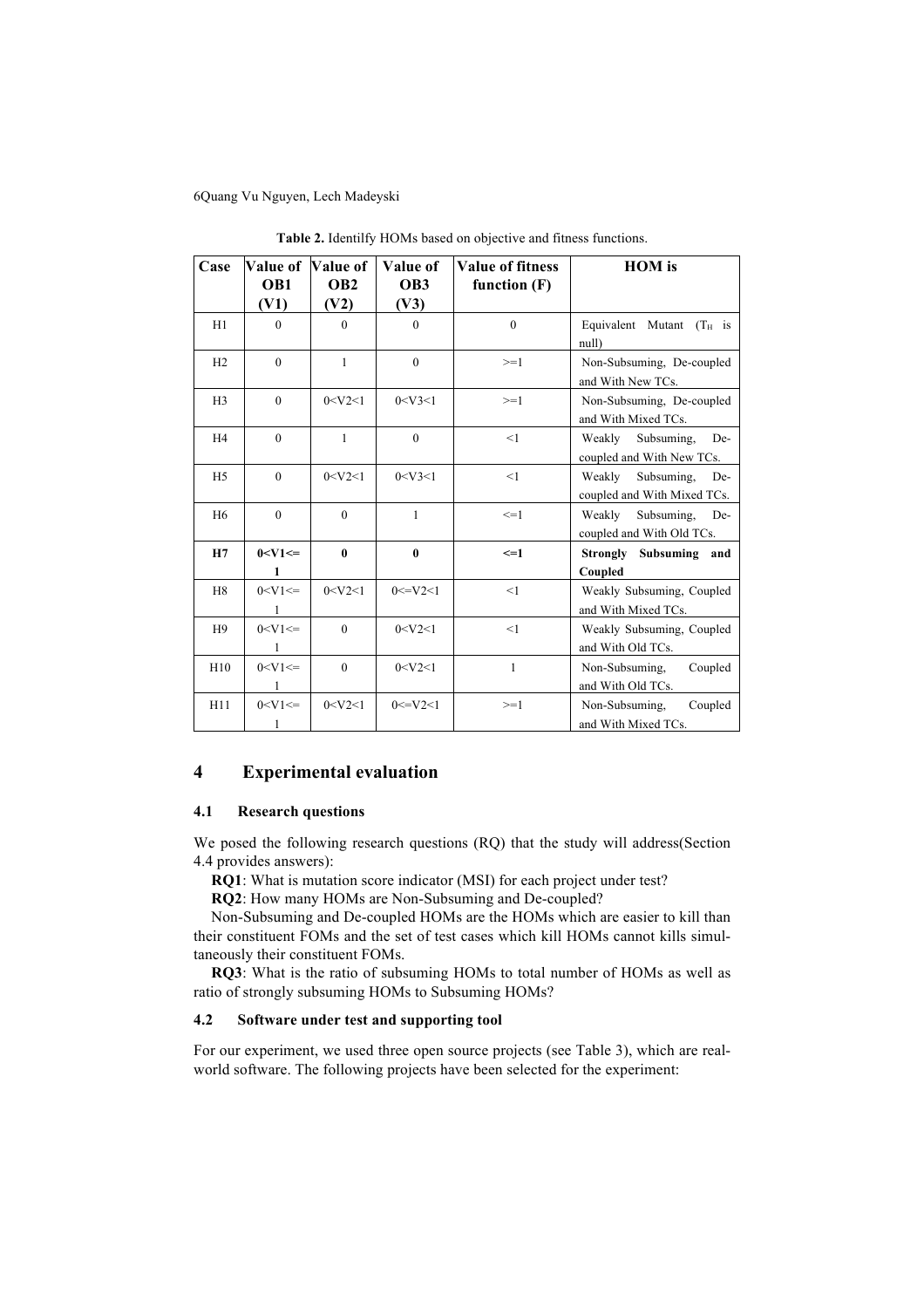- *BeanBin* is a tool to make persisting EJB (Enterprise JavaBeans) 3.0 entity beans easier.
- *Barbecue* is a library that provides the means to create barcodes for Java applications.
- *JWBF*(Java Wiki Bot Framework) is a library to maintain Wikis like Wikipedia based on MediaWiki and provides methods to connect, modify and read collections of articles, to help created wiki bot.

To implement our experiment, we have used Judy[11] [16], a mutation testing tool for Java language programming. It has the largest set of mutation operators, support for HOM generation, HOM execution and mutation analysis. The list of all mutation operators available in Judy [11][16] is presented in Table 4.

| <b>Project</b>                             | NOC | LOC   | # Test cases |
|--------------------------------------------|-----|-------|--------------|
| BeanBin (http://beanbin.sourceforge.net)   |     | 5925  | 68           |
| Barbecue (http://barbecue.sourceforge.net) | ヒワ  | 23996 | 90           |
| JWBF (http://jwbf.sourceforge.net)         |     | 13572 |              |

| <b>Table 3.</b> Software under test |  |
|-------------------------------------|--|
|-------------------------------------|--|

| AIR         | AIR Add          | Replaces basic binary arithmetic instructions with ADD                  |
|-------------|------------------|-------------------------------------------------------------------------|
|             | AIR Div          | Replaces basic binary arithmetic instructions with DIV                  |
|             | AIR LeftOperand  | Replaces basic binary arithmetic instructions with their left operands  |
|             | AIR Mul          | Replaces basic binary arithmetic instructions with MUL                  |
|             | AIR Rem          | Replaces basic binary arithmetic instructions with REM                  |
|             | AIR RightOperand | Replaces basic binary arithmetic instructions with their right operands |
|             | AIR Sub          | Replaces basic binary arithmetic instructions with SUB                  |
| <b>JIR</b>  | JIR Ifeq         | Replaces jump instructions with IFEQ (IF ICMPEQ, IF ACMPEQ)             |
|             | JIR Ifge         | Replaces jump instructions with IFGE (IF ICMPGE)                        |
|             | JIR Ifgt         | Replaces jump instructions with IFGT (IF ICMPGT)                        |
|             | JIR Ifle         | Replaces jump instructions with IFLE (IF ICMPLE)                        |
|             | JIR Iflt         | Replaces jump instructions with IFLT (IF ICMPLT)                        |
|             | JIR Ifne         | Replaces jump instructions with IFNE (IF ICMPNE, IF ACMPNE)             |
|             | JIR Ifnull       | Replaces jump instruction IFNULL with IFNONNULL and vice-versa          |
| <b>LIR</b>  | LIR And          | Replaces binary logical instructions with AND                           |
|             | LIR LeftOperand  | Replaces binary logical instructions with their left operands           |
|             | LIR Or Replaces  | binary logical instructions with OR                                     |
|             | LIR RightOperand | Replaces binary logical instructions with their right operands          |
|             | LIR Xor          | Replaces binary logical instructions with XOR                           |
| <b>SIR</b>  | SIR LeftOperand  | Replaces shift instructions with their left operands                    |
|             | SIR Shl          | Replaces shift instructions with SHL                                    |
|             | SIR Shr          | Replaces shift instructions with SHR                                    |
|             | SIR Ushr         | Replaces shift instructions with USHR                                   |
| Inheritance | IOD              | Deletes overriding method                                               |

| Table 4. Java mutation operators available in Judy |  |  |  |  |
|----------------------------------------------------|--|--|--|--|
|----------------------------------------------------|--|--|--|--|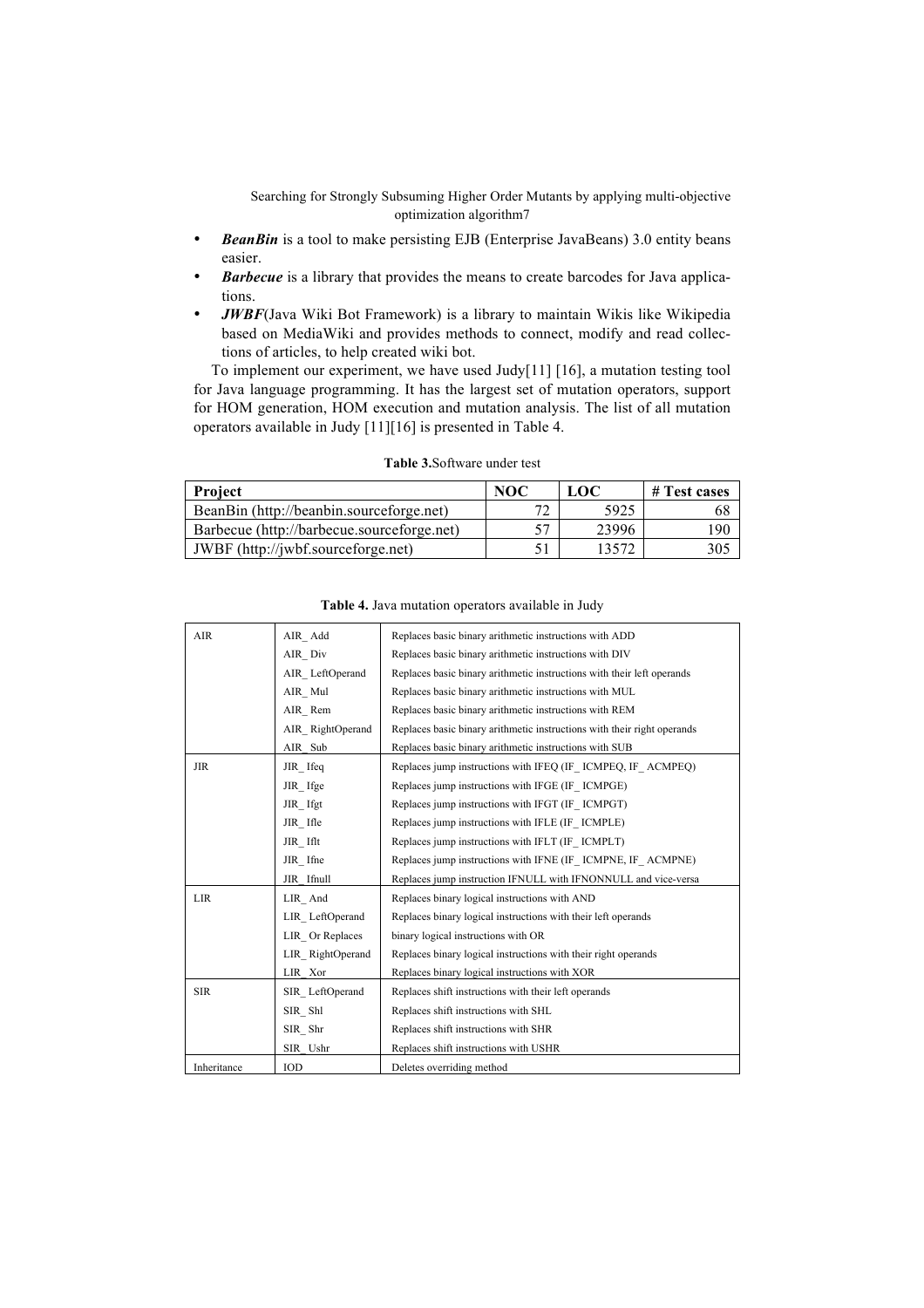|               | <b>TOP</b>  | Relocates calls to overridden method                                     |  |  |
|---------------|-------------|--------------------------------------------------------------------------|--|--|
|               | <b>IOR</b>  | Renames overridden method                                                |  |  |
|               | <b>IPC</b>  | Deletes super constructor call                                           |  |  |
|               | <b>ISD</b>  | Deletes super keyword before fields and methods calls                    |  |  |
|               | <b>ISI</b>  | Inserts super keyword before fields and methods calls                    |  |  |
| Polymorphism  | OAC         | Changes order or number of arguments in method invocations               |  |  |
|               | <b>OMD</b>  | Deletes overloading method declarations, one at a time                   |  |  |
|               | <b>OMR</b>  | Changes overloading method                                               |  |  |
|               | <b>PLD</b>  | Changes local variable type to super class of original type              |  |  |
|               | <b>PNC</b>  | Calls new with child class type                                          |  |  |
|               | <b>PPD</b>  | Changes parameter type to super class of original type                   |  |  |
|               | PRV         | Changes operands of reference assignment                                 |  |  |
| Java-Specific | EAM         | Changes an access or method name to other compatible access or method    |  |  |
| Features      |             | names                                                                    |  |  |
|               | <b>EMM</b>  | Changes a modifier method name to other compatible modifier method       |  |  |
|               |             | names                                                                    |  |  |
|               | <b>EOA</b>  | Replaces reference assignment with content assignment (clone) and vice-  |  |  |
|               |             | versa                                                                    |  |  |
|               | <b>EOC</b>  | Replaces reference comparison with content comparison (equals) and vice- |  |  |
|               |             | versa                                                                    |  |  |
|               | JDC         | Deletes the implemented default constructor                              |  |  |
|               | <b>JID</b>  | Deletes field initialization                                             |  |  |
|               | <b>JTD</b>  | Deletes this keyword when field has the same name as parameter           |  |  |
|               | JTI         | Inserts this keyword when field has the same name as parameter           |  |  |
| Jumble-Based  | Arithmetics | Mutates arithmetic instructions                                          |  |  |
|               | Jumps       | Mutates conditional instructions                                         |  |  |
|               | Returns     | Mutates return values                                                    |  |  |
|               | Increments  | Mutates increments                                                       |  |  |

#### **4.3 Multi-objective optimization algorithm**

With the objective and fitness functions above, we use NSGA-II algorithm to generate HOMs and searching for Strongly Subsuming HOMs. NSGA-II is the second version of the Non-dominated Sorting Genetic Algorithm that was proposed by Deb et al. [17] for solving non-convex and non-smooth single and multi objective optimization problems. Its main features are: it uses an elitist principle; it emphasizes non-dominated solutions; and it uses an explicit diversity preserving mechanism.

The general scheme of NSGA-II to generate and evaluate HOMs in pseudo-code as follows:

```
Input: List of FOMs
Output: List of HOMs
Create HOMs from list of FOMs;
fitness(HOMs);
rank(HOMs)
```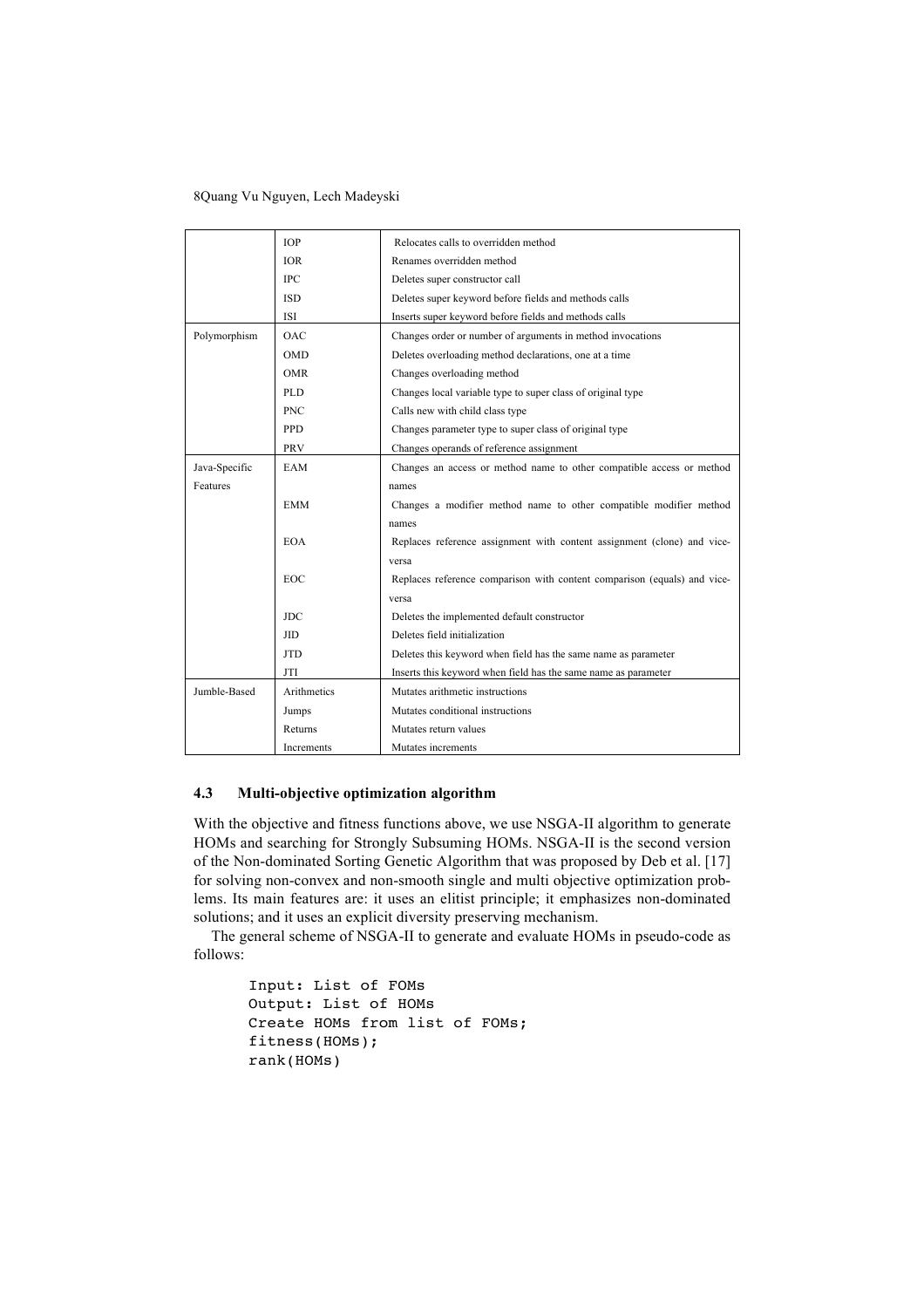```
while not (Stop Condition()) do
 Select(HOMs);
 Crossover(HOMs);
 Mutate(HOMs);
 fitness(HOMs);
 combine (HOMs parent and child); 
//Recombination;//
 rank (HOMs after combined)
 select individuals (HOMs)
end while
```
### **4.4 Results and analysis**

The following table shows the number of generated HOMs as well as HOMs in each category (defined in Section 3) in different projects under test (using NSGA-II algorithm with the proposed objectives and fitness function).

|                |          | <b>BeanBin</b> |          | <b>Barbecue</b> |                | <b>JWBF</b> |  |
|----------------|----------|----------------|----------|-----------------|----------------|-------------|--|
| Project        | Number   | $\%$           | Number   | $\frac{0}{0}$   | Number         | $\%$        |  |
| Generated      | 402      | 100            | 891      | 100             | 238            | 100         |  |
| <b>HOMs</b>    |          |                |          |                 |                |             |  |
| H1             | 259      | 64.43          | 251      | 28.17           | 13             | 5.46        |  |
| H <sub>2</sub> | $\theta$ | $\theta$       |          | 0.11            | $\theta$       | $\theta$    |  |
| H <sub>3</sub> | 7        | 1.74           | 90       | 10.10           | 6              | 2.52        |  |
| H4             | 38       | 9.45           | 18       | 2.02            | $\theta$       | $\theta$    |  |
| H <sub>5</sub> | $\theta$ | $\theta$       | 9        | 1.01            | $\Omega$       | $\theta$    |  |
| H <sub>6</sub> | 55       | 13.68          | 458      | 51.40           | 193            | 81.09       |  |
| H7             | 15       | 3.73           | 44       | 4.94            | 4              | 1.68        |  |
| H <sub>8</sub> | $\Omega$ | $\theta$       | $\theta$ | $\Omega$        | $\theta$       | $\Omega$    |  |
| H <sub>9</sub> | $\theta$ | $\theta$       | 5        | 0.56            | $\overline{2}$ | 0.84        |  |
| H10            | 28       | 6.97           | 9        | 1.01            | 17             | 7.14        |  |
| H11            | $\theta$ | $\theta$       | 6        | 0.67            | 3              | 1.26        |  |

**Table 5.** Number of 11 categories of generated HOMs

### **Answer to RQ1.**

We used the same full set of mutation operators of Judy for 3 projects. Because of each project has different source code including different operators. So, during the process generating HOMs, there are 3 different sets of operators used. Table 6 lists mutation operators used to generate HOMs for each project under test and 15 is the maximum mutation order in our experiment. MSI for each project under test after is presented in Table 7. JWBF is project with the highest MSI.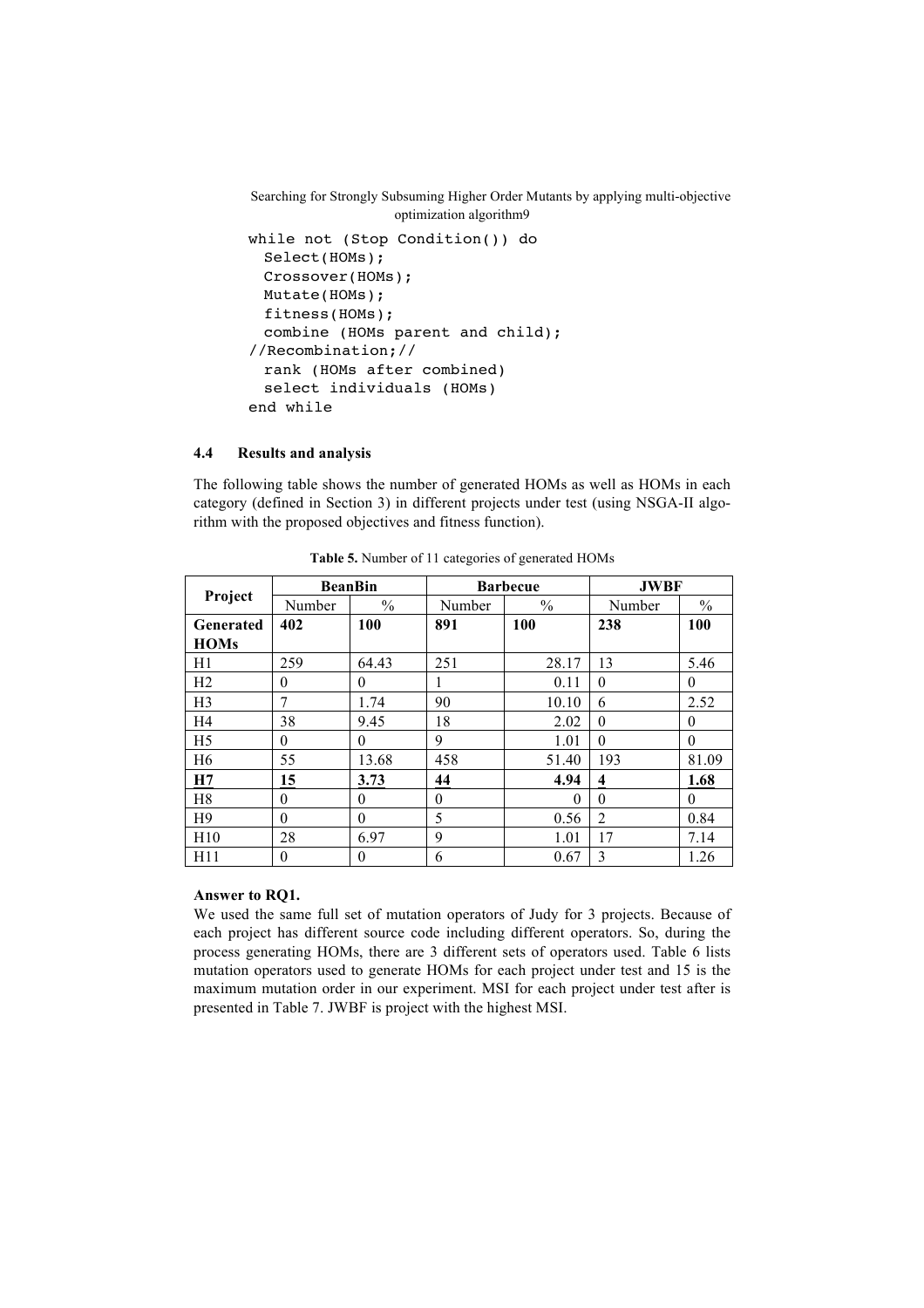| Table 6. Mutation operators used |  |  |  |
|----------------------------------|--|--|--|
|----------------------------------|--|--|--|

| Project     | Operators                                                               |  |  |  |  |  |
|-------------|-------------------------------------------------------------------------|--|--|--|--|--|
| BeanBin     | JIR Ifle; JIR Ifeq; JIR Iflt; JIR Ifne; JIR Ifge; JIR Iflt; JIR Ifnull; |  |  |  |  |  |
|             | AIR Div;AIR LeftOperand;AIR RightOperand;AIR Rem;AIR Mul;               |  |  |  |  |  |
|             | EAM;EOC;PLD;CCE;LSF;REV;ISI;JTD;JTI;OAC;DUL;                            |  |  |  |  |  |
| Barbecue    | JIR Ifge; JIR Ifeq; JIR Ifgt; JIR Ifne; JIR Iflt; JIR Ifle; JIR Ifnull; |  |  |  |  |  |
|             | AIR Add; AIR Div; AIR Sub; AIR LeftOperand; AIR RightOperand;           |  |  |  |  |  |
|             | AIR Mul;AIR Rem;                                                        |  |  |  |  |  |
|             | JTI;JTD;JID;JDC;EAM;OAC;EOC;FBD;IPC;EGE;EMM;CCE;LSF;REV                 |  |  |  |  |  |
| <b>JWBF</b> | JIR Ifge; JIR Ifeq; JIR Ifgt; JIR Ifne; JIR Iflt; JIR Ifle;             |  |  |  |  |  |
|             | EAM;EOA;JTD;JTI;JID;PRV;OAC;PLD;                                        |  |  |  |  |  |
|             |                                                                         |  |  |  |  |  |

**Table 7.**MSI for each project under test

| Project  | Total HOMs | Killed HOMs | <b>MSI</b> |
|----------|------------|-------------|------------|
| BeanBin  | 402        | 146         | $36.32\%$  |
| Barbecue | 891        | 629         | 70.59%     |
| JWBF     | 238        | 225         | 94.54%     |

**Answer to RQ2.**

RQ2 is designed to evaluate percentage of Non-Subsuming and De-coupled HOMs. These HOMs are "not good" because they are the HOMs which are easier to kill than their constituent FOMs and the set of test cases which kill HOMs cannot kills simultaneously their constituent FOMs. Our results indicate that the percentage of these HOMs is not large. The percentage of Non-Subsuming and De-coupled HOMs corresponding to the BeanBin, Barbecue, and JWBF projects are 1.74%, 10.21%, 2.52%, respectively.

#### **Answer to RQ3.**

**Table 8.**The percentage of subsuming HOMs and strongly subsuming HOMs

| <b>Project</b> | <b>Ratio of Subsuming HOMs</b><br>to total HOMs | <b>Ratio of Strongly Subsuming</b><br>to Subsuming HOMs |
|----------------|-------------------------------------------------|---------------------------------------------------------|
| BeanBin        | 26.9%                                           | 14%                                                     |
| Barbecue       | 60%                                             | $8.2\%$                                                 |
| JWBF           | 83.6%                                           | 2%                                                      |

The ratio of subsuming HOMs to total generated HOMs is fairly high. This indicates that we can find the mutants that are harder to kill and more realistic (reflecting complex faults) than FOMs by applying multi objectives optimization algorithm. Ratio of strongly subsuming HOMs to subsuming HOMs is smaller, but they can be used to replace a large number of FOMs without loss of test effectiveness. In our study, the number of FOMs corresponding to number of Strongly Subsuming HOMs which can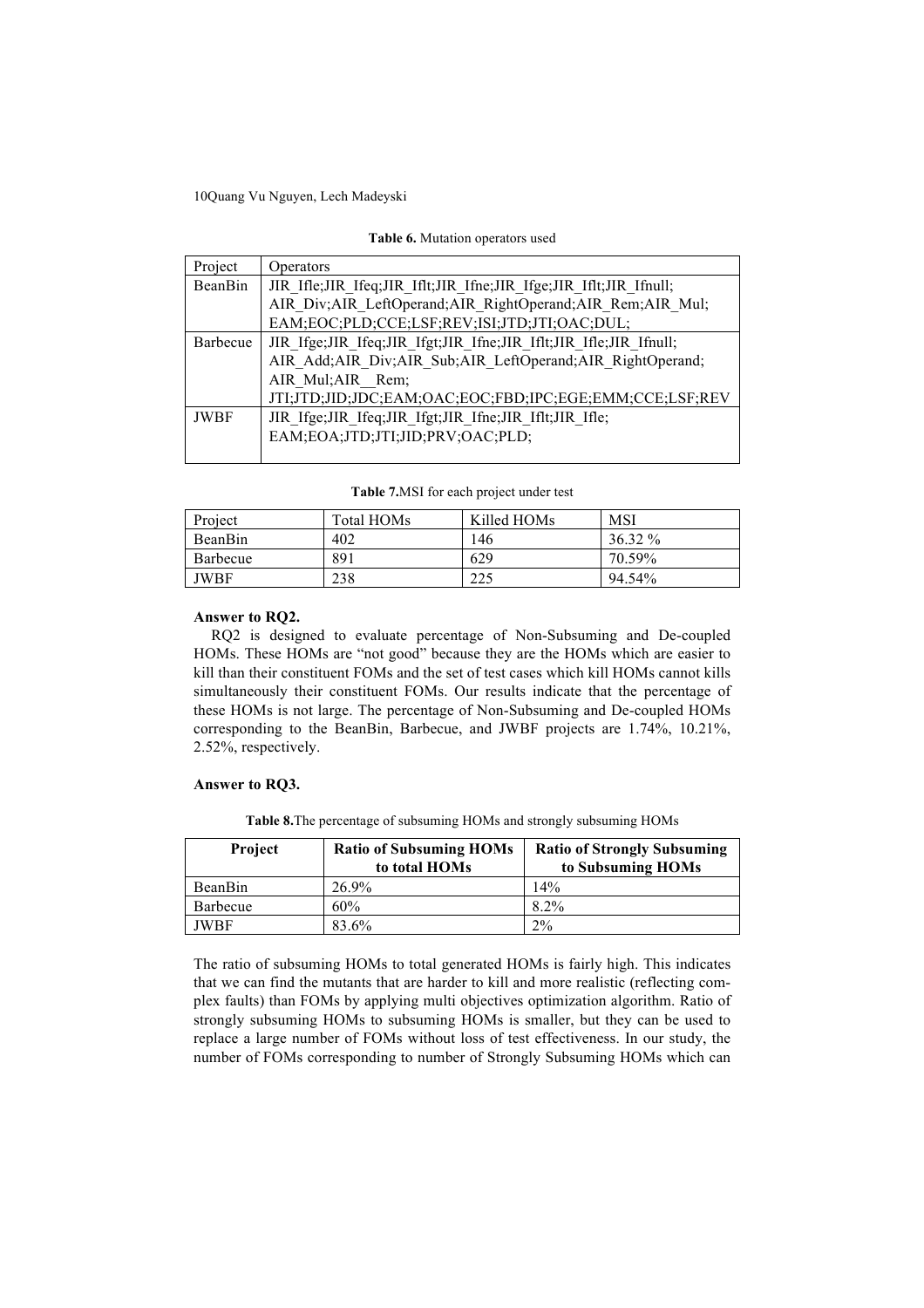be used to replace FOMs for the JWBF, BeanBin and Barbecue projects are 11-4, 40- 15 and 143-44, respectively.

# **5 Conclusion and future work**

We proposed a new, extended classification of HOMs based on the combination of set of test cases (TCs) that kill HOM and sets of TCs which kill FOMs. Furthermore, we presented the objectives and the fitness function to apply multi-objective optimization algorithm NSGA-II to search for strongly subsuming HOMs and ten other types of HOMs. The results indicate that our approach can be useful in searching for strongly subsuming HOMs. However, number of equivalent HOMs still is large. In this case, equivalent HOMs cannot be killed by any test case of the given set of test cases T (see Section 2). It means that they could be killed by some test cases that not belong to T. So, in the future, we will research to improve our approach to assess whether HOMs are equivalent or not. In addition, we will apply other search-based algorithms based on our proposed objectives and fitness function in order to compare the effectiveness of different algorithms for searching for strongly subsuming HOMs.

#### **References**

- 1. DeMillo, R.A., Lipton R.J., Sayward, F.G.: Hints on test data selection: help for the practicing programmer. IEEE Computer 11 (4), 34–41 (1978)
- 2. Hamlet, R.G.: Testing programs with the aid of a compiler. IEEE Transactions on Software Engineering SE-3 (4), 279–290 (1977)
- 3. Jia, Y., Harman, M.: Higher order mutation testing. Information and Software Technology 51, 1379–1393 (2009)
- 4. Harman, M., Jia, Y., Langdon, W. B.: A Manifesto for Higher Order Mutation Testing. In: Third International Conf. on Software Testing, Verification, and Validation Workshops, (2010)
- 5. Langdon, W.B., Harman, M., Jia, Y.: Efficient multi-objective higher order mutation testing with genetic programming. The Journal of Systems and Software 83 ( 2010)
- 6. Jia, Y., and Harman, M.: Constructing Subtle Faults Using Higher Order Mutation Testing. In: Proc. Eighth Int'l Working Conf. Source Code Analysis and Manipulation (2008)
- 7. Langdon, W.B., Harman, M., Jia, Y.: Multi Objective Higher Order Mutation Testing with Genetic Programming. In: Proc. Fourth Testing: Academic and Industrial Conf. Practice and Research (2009)
- 8. L. Madeyski, "On the effects of pair programming on thoroughness and fault-finding effectiveness of unit tests," Lecture Notes in Computer Science, vol. 4589, pp. 207–221, 2007. DOI: 10.1007/978-3-540-73460-4\_20
- 9. L. Madeyski, "The impact of pair programming on thoroughness and fault detection effectiveness of unit tests suites," Wiley, Software Process: Improvement and Practice, vol. 13, no. 3, pp. 281–295, 2008. DOI: 10.1002/spip.382
- 10. L. Madeyski, "The impact of test-first programming on branch coverage and mutation score indicator of unit tests: An experiment," Information and Software Technology, vol. 52, no. 2, pp. 169–184, 2010. DOI: 10.1016/j.infsof.2009.08.007